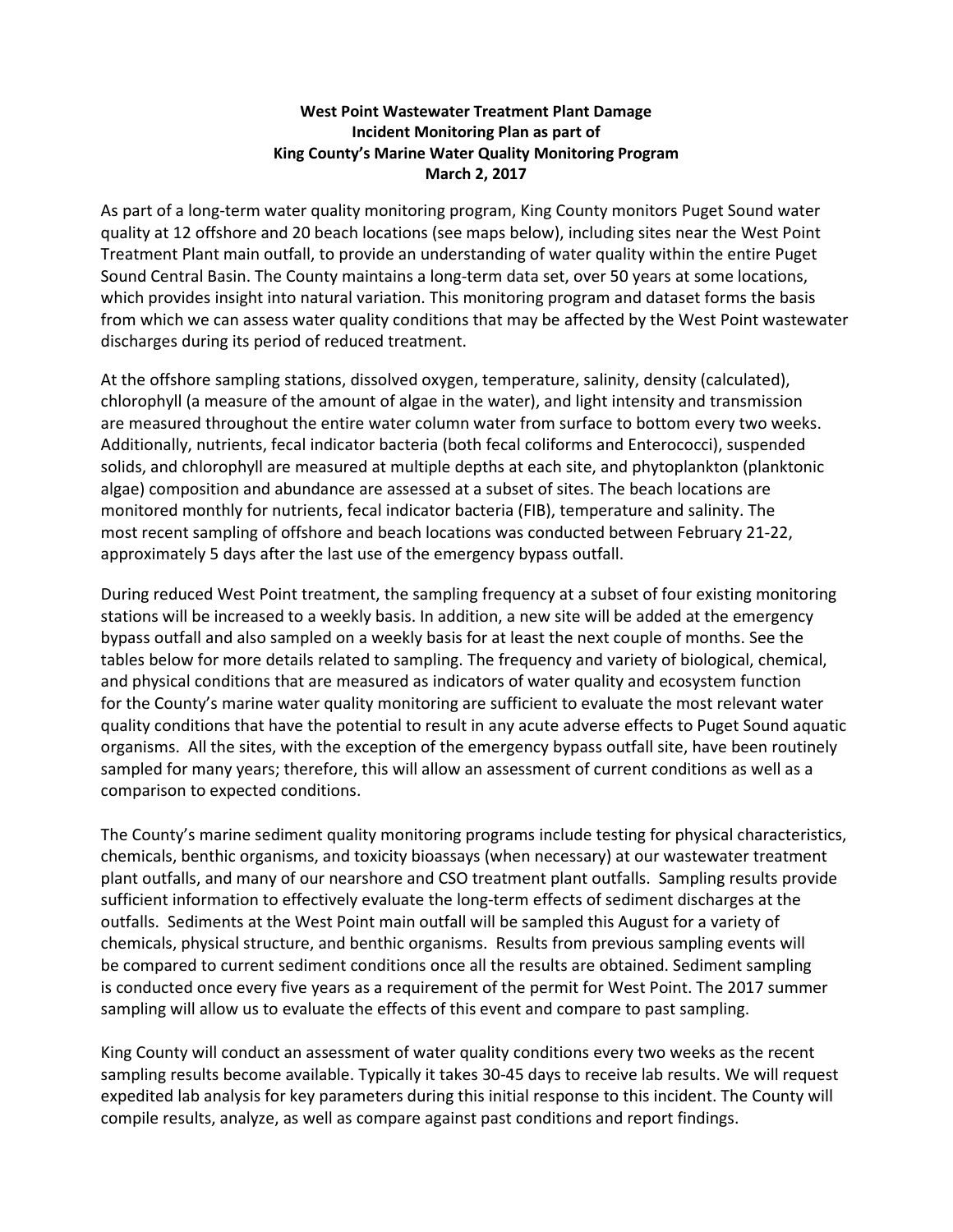

Locations of offshore water quality sampling sites.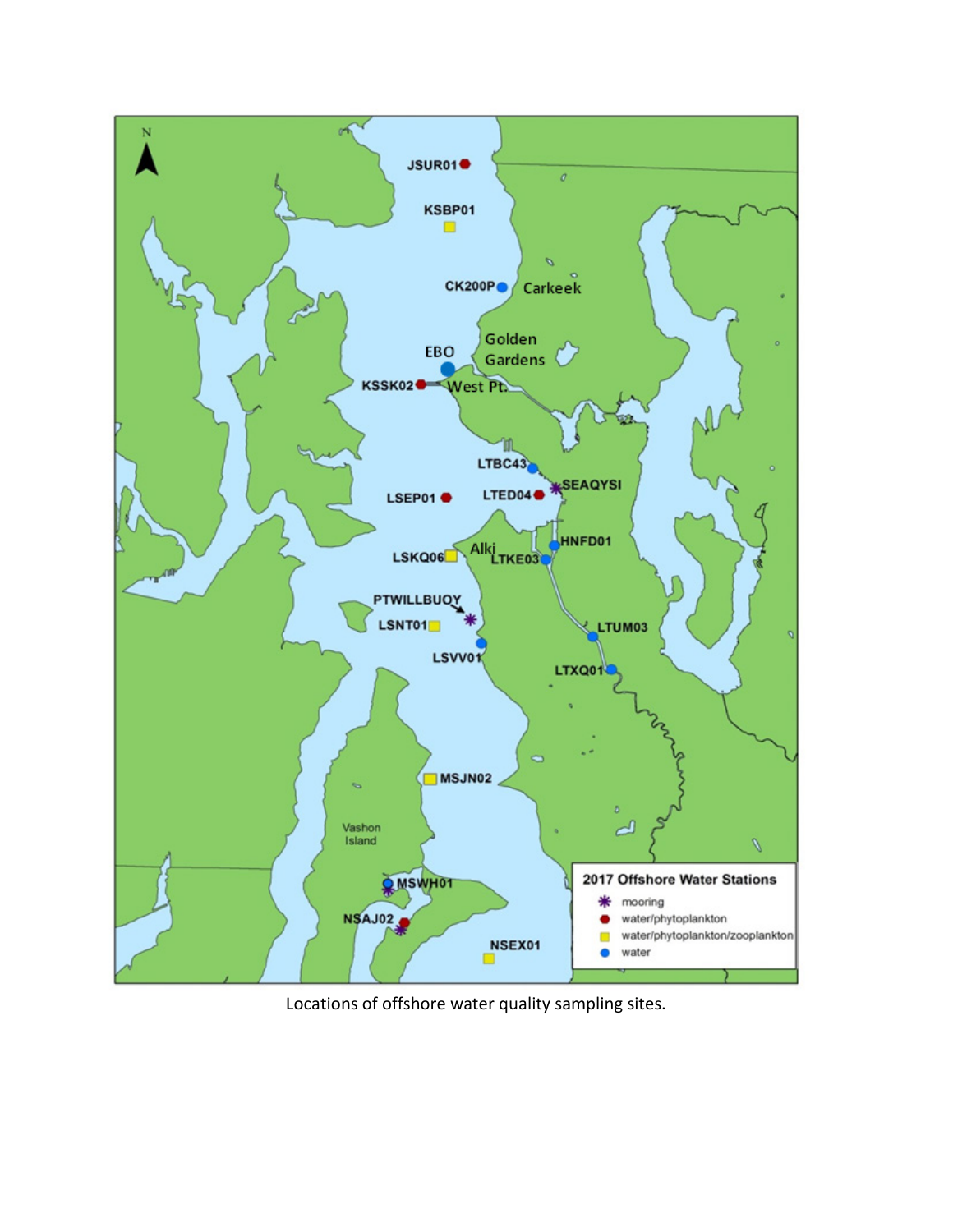

Locations of beach water quality sampling sites.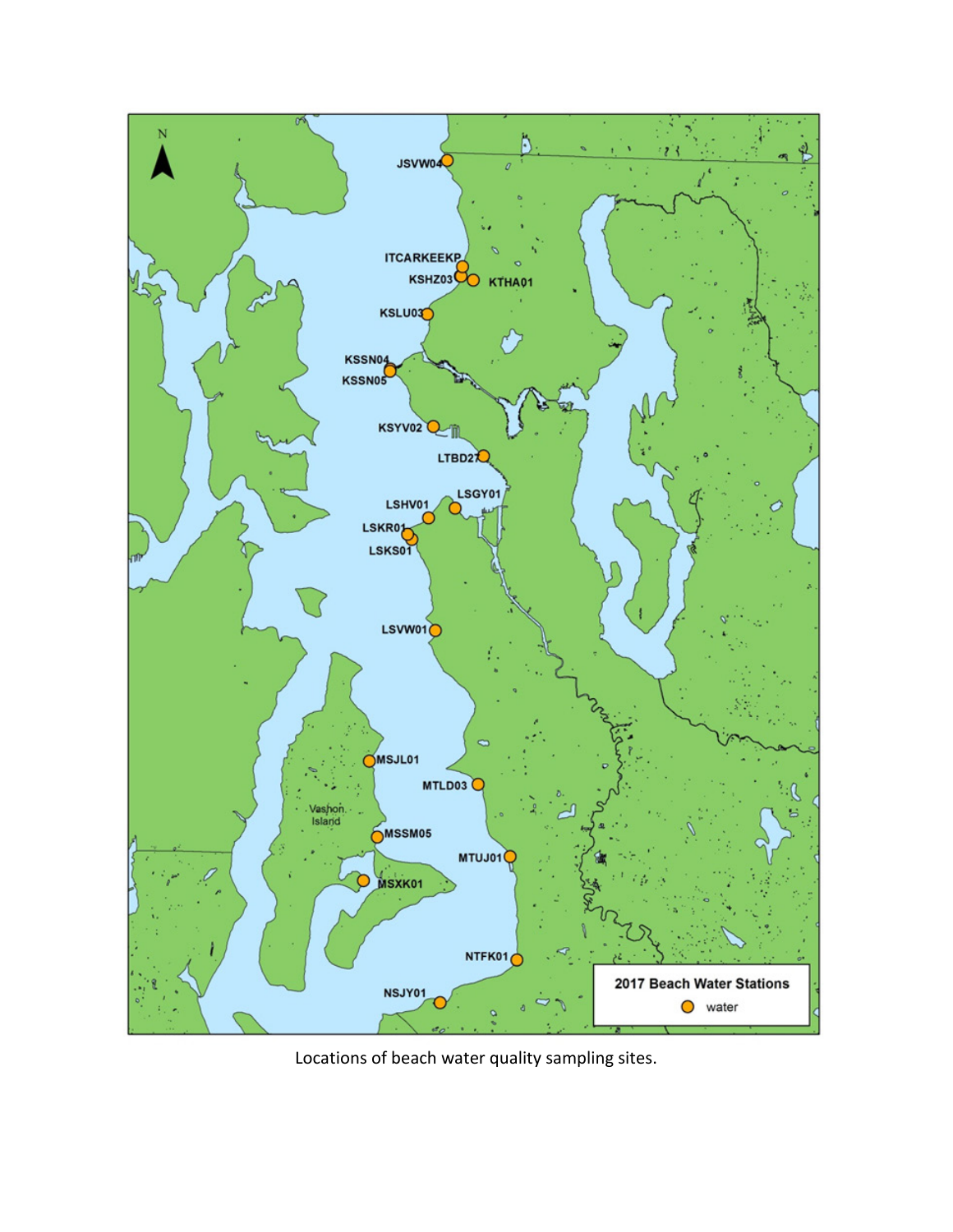|                  |                             |                                       | <b>Bacteria</b><br>Laboratory analysis |                                |                  | <b>Field sampling (CTD)</b>      |                |                 |        |               |             | <b>Field</b>              | Phyto                     |         |                     |                       |           |                    |                |                     |                          |
|------------------|-----------------------------|---------------------------------------|----------------------------------------|--------------------------------|------------------|----------------------------------|----------------|-----------------|--------|---------------|-------------|---------------------------|---------------------------|---------|---------------------|-----------------------|-----------|--------------------|----------------|---------------------|--------------------------|
| <b>Station</b>   | Location                    | Number of<br><b>Depths</b><br>Sampled | Enterococcus                           | Coliform<br>Fecal <sup>1</sup> | Ammonia Nitrogen | Nitrogen<br>Nitrate<br>Nitrite + | Total Nitrogen | Orthophosphorus | Silica | Chlorophyll-a | Phaeophytin | Solids<br>Total Suspended | Fluoresence (chlorophyll) | Density | Oxygen<br>Dissolved | Light Intensity (PAR) | Salinity  | Sample Temperature | Transmissivity | Secchi Transparency | & biovolume<br>Abundance |
| JSUR01           | <b>Brightwater outfall</b>  | $\overline{7}$                        |                                        | ۰                              | ۰                |                                  | ٠              | ۰               |        | ۰             | $\bullet$   |                           | ۰                         |         |                     | ۰                     |           | $\bullet$          | ٠              | ۰                   | ۰                        |
| KSBP01           | Pt. Jefferson               | $\overline{7}$                        | o                                      | o                              | o                | o                                | O              | o               | o      | ۰             | $\bullet$   |                           | o                         | o       | o                   | o                     | o         | o                  | $\bullet$      | ۰                   | ۰                        |
| CK200P           | Carkeek CSO outfall         | 5                                     | 0                                      | ۰                              | ۰                |                                  |                | ۰               |        | ۰             | $\bullet$   |                           | ۰                         |         | Ω                   | ۰                     |           | ●                  | ●              | ۰                   |                          |
| KSSK02           | West Point TP outfall       | 5                                     | o                                      | $\bullet$                      | o                | O                                | o              | O               | o      | 0             | ۰           |                           | O                         | o       | o                   | o                     | o         | o                  | O              | 0                   | 0                        |
| LTBC43           | <b>Elliott West outfall</b> | $\overline{2}$                        | o                                      | ۰                              | ۰                |                                  |                | ۰               |        | ۰             | $\bullet$   |                           | ۰                         | Ω       | Ω                   | ۰                     | Ω         | ۰                  | ٠              | ۰                   |                          |
| LTED04           | <b>Elliott Bay</b>          | 6                                     |                                        | ۰                              |                  |                                  | ۰              | ۰               |        |               | ٠           | c                         | ۰                         | 0       | ۰                   | ۰                     |           | ۰                  | ٠              | ۰                   | ۰                        |
| LSEP01           | <b>South Plant outfall</b>  | $\overline{7}$                        | o                                      | o                              | o                | o                                | o              | o               | o      | ۰             | $\bullet$   | ●                         | O                         | o       | o                   | O                     | o         | o                  | o              | ۰                   | ۰                        |
| LSKQ06           | Alki CSO outfall            | 4                                     |                                        |                                |                  |                                  |                | ۰               |        |               |             |                           | ٠                         |         |                     |                       |           |                    | ●              | 0                   | ۰                        |
| LSNT01           | off Fauntleroy              | $\overline{7}$                        | O                                      | O                              | O                | o                                | O              | Ø               | o      | ۰             | $\bullet$   |                           | O                         | o       | o                   | o                     | o         | o                  | O              | $\bullet$           | ۰                        |
| LSVV01           | Fauntleroy                  | $\overline{2}$                        |                                        | ٠                              |                  | ۰                                |                | ۰               |        | ٠             |             |                           | ۰                         |         |                     | ۰                     |           |                    | ٠              | ۰                   |                          |
| MSJN02           | Vashon outfall              | 5                                     |                                        | ۰                              |                  |                                  |                | ۰               |        | 0             | $\bullet$   |                           | ۰                         |         |                     | 0                     |           |                    | ۰              |                     |                          |
| NSEX01           | <b>East Passage</b>         | 7                                     |                                        |                                |                  |                                  |                |                 |        | ۰             |             |                           |                           |         |                     |                       |           |                    |                | 0                   |                          |
| EBO <sup>*</sup> | emergency bypass outfall    | $\overline{2}$                        | o                                      | ø                              | o                | o                                | o              | $\bullet$       | o      | o             | Ø           | $\bullet$                 | $\bullet$                 | o       | $\bullet$           | ø                     | $\bullet$ | O                  | $\bullet$      | ۰                   |                          |

## Marine Offshore Monitoring Program Parameters & Sampling Frequency

 $\bullet$  Sampled biweekly as part of ongoing marine monitoring program  $\bullet$  Sampled weekly

\* indicates new sampling location at West Point emergency bypass outfall note: the two Quartermaster Harbor stations are not included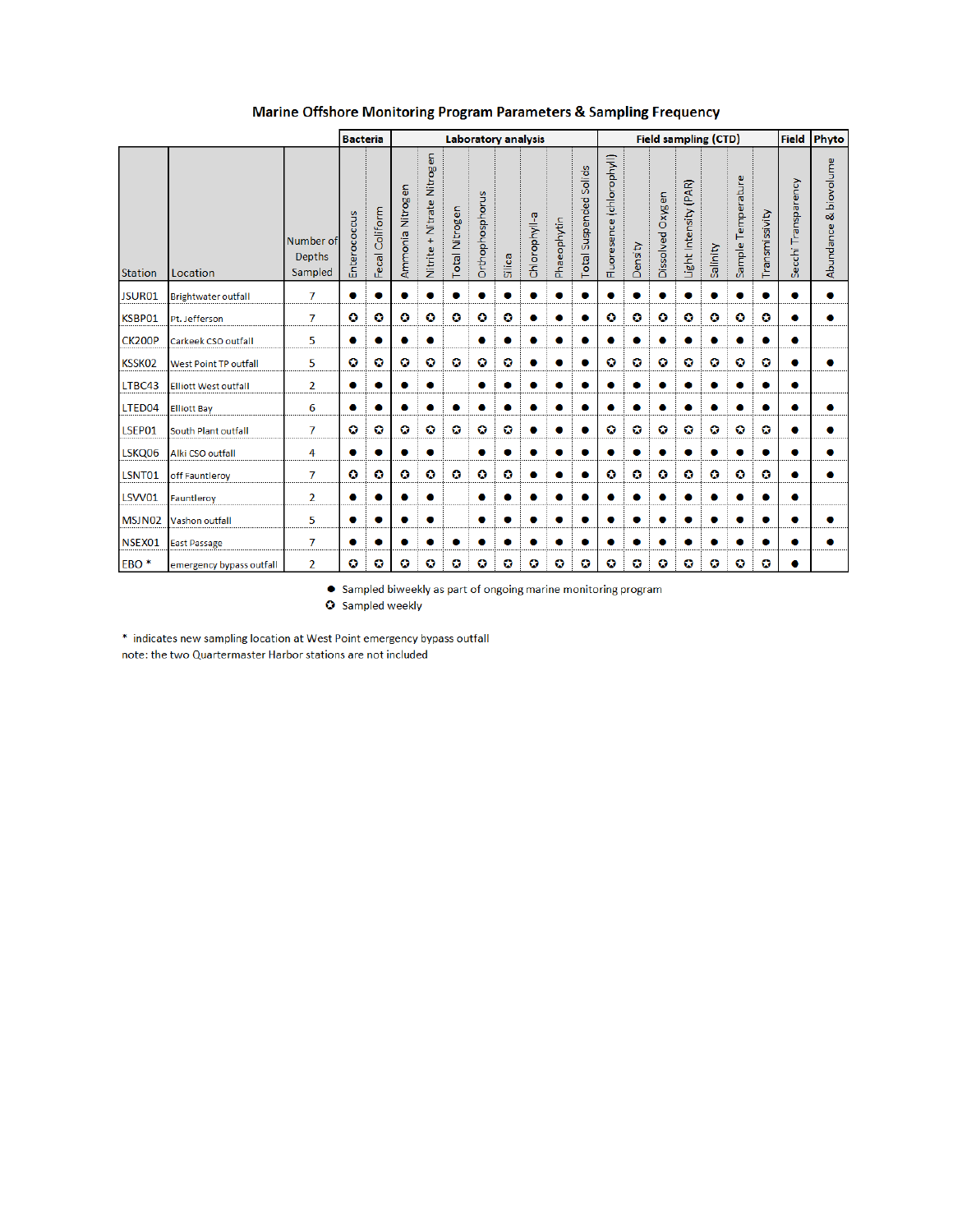## **Beach Waters Monitoring Program**

|                   |                                       |              | <b>Bacteria</b> |                  | <b>Field</b>               |                       |                 |          |                    |
|-------------------|---------------------------------------|--------------|-----------------|------------------|----------------------------|-----------------------|-----------------|----------|--------------------|
| <b>Station</b>    | <b>Location</b>                       | Enterococcus | Fecal Coliform  | Ammonia Nitrogen | Nitrite + Nitrate Nitrogen | <b>Total Nitrogen</b> | Orthophosphorus | Salinity | Sample Temperature |
| JSVW04            | <b>Richmond Beach</b>                 | ۰            | ۰               | $\bullet$        | ۰                          | $\bullet$             | $\bullet$       | ۰        | $\bullet$          |
| <b>ITCARKEEKP</b> | Carkeek Park - North                  |              |                 |                  | 0                          |                       |                 |          |                    |
| KSHZ03            | Carkeek Park - Piper's Creek Mouth    | ۰            | ۰               | 0                | 0                          | ۰                     | ۰               | ۰        |                    |
| KTHA01            | Carkeek Park - Piper's Creek Upstream |              |                 |                  |                            |                       | 0               |          |                    |
| KSLU03            | <b>Golden Gardens</b>                 | ۰            |                 | o                | 0                          |                       | 0               | o        |                    |
| KSSN04            | West Point - North                    | 0            |                 | 0                | 0                          |                       |                 |          |                    |
| KSSN05            | West Point - South                    |              |                 |                  |                            |                       | 0               |          |                    |
| KSYV02            | South Magnolia CSO                    | ۰            |                 | 0                | ۰                          |                       | ۰               |          |                    |
| LTBD27            | SAM Sculpture Park Beach              |              |                 |                  |                            |                       | 0               |          |                    |
| LSGY01            | <b>Seacrest Park</b>                  | 0            |                 | ο                | 0                          |                       | 0               | 0        |                    |
| LSHV01            | Alki Beach                            |              |                 | o                | 0                          |                       |                 |          |                    |
| LSKR01            | Alki Beach - Alki Plant               |              |                 | 0                | 0                          |                       | 0               |          |                    |
| LSKS01            | <b>Richey Viewpoint</b>               | 0            |                 | ۰                | ۰                          |                       |                 | 0        | 0                  |
| LSVW01            | <b>Fauntleroy Cove</b>                |              |                 |                  |                            |                       |                 |          |                    |
| MTLD03            | <b>Normandy Park</b>                  | ۰            |                 | o                | 0                          |                       | 0               |          |                    |
| MTUJ01            | Des Moines Creek Park                 | o            |                 | 0                | 0                          |                       | 0               |          |                    |
| NTFK01            | Redondo Beach                         | 0            |                 | 0                | 0                          | ۰                     | ۰               |          |                    |
| NSJY01            | Dumas Bay Park                        |              |                 | 0                | 0                          | ۰                     |                 |          |                    |
| MSJL01            | Vashon Island - Gorsuch Road          |              |                 |                  | 0                          |                       | 0               |          |                    |
| MSSM05            | Vashon Island - Tramp Harbor          | 0            |                 | 0                | 0                          |                       | 0               |          |                    |
| MSXK01            | Vashon Island - Burton Acres Park     |              |                 |                  |                            |                       |                 |          |                    |

Sites are sampled on a monthly basis